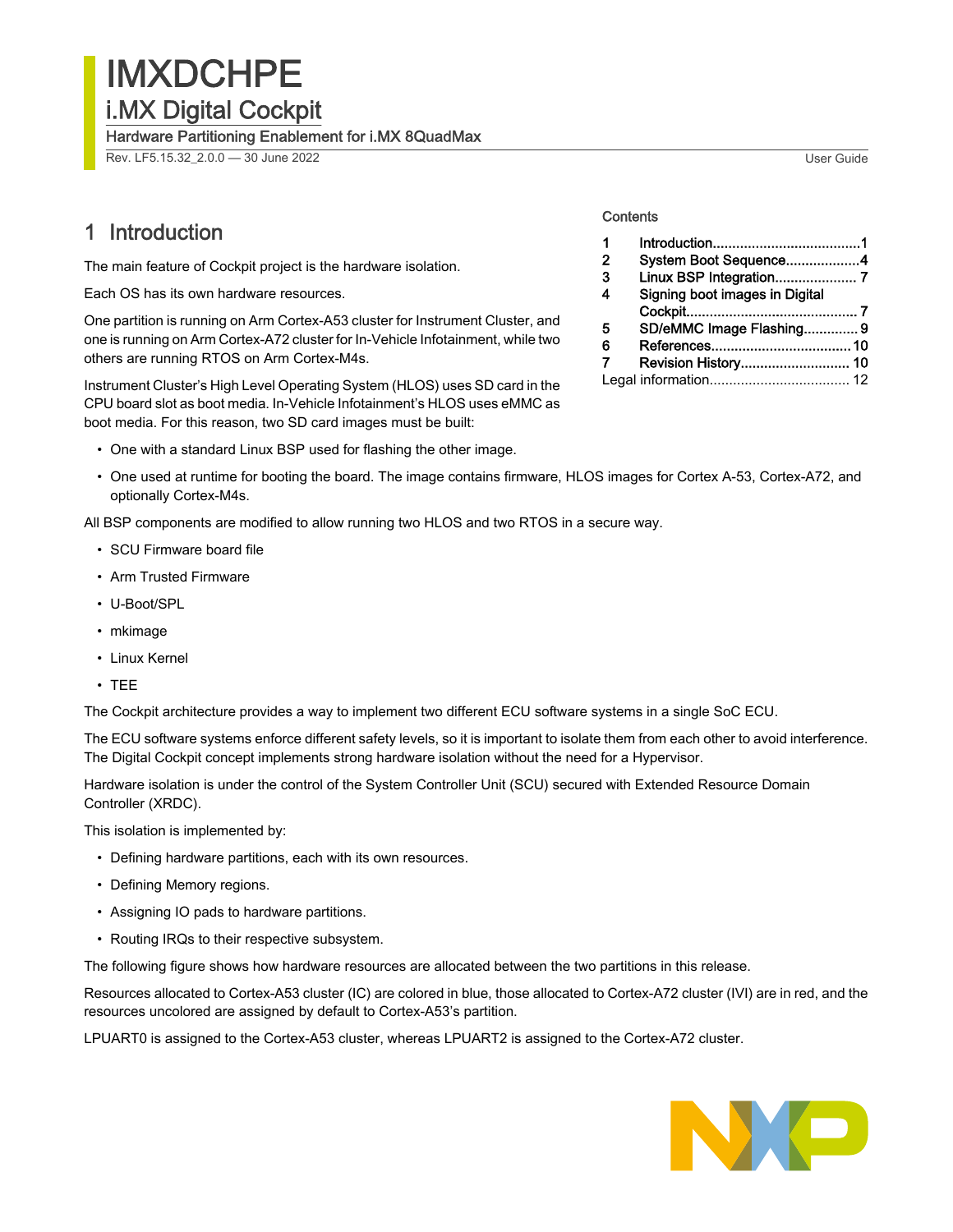Each cluster has one identical display controller and one identical GPU, GC7000.

Only one GIC is available and allocated to SCU but made accessible to both Clusters. Interrupts dedicated to a Cortex-A cluster are only routed to it.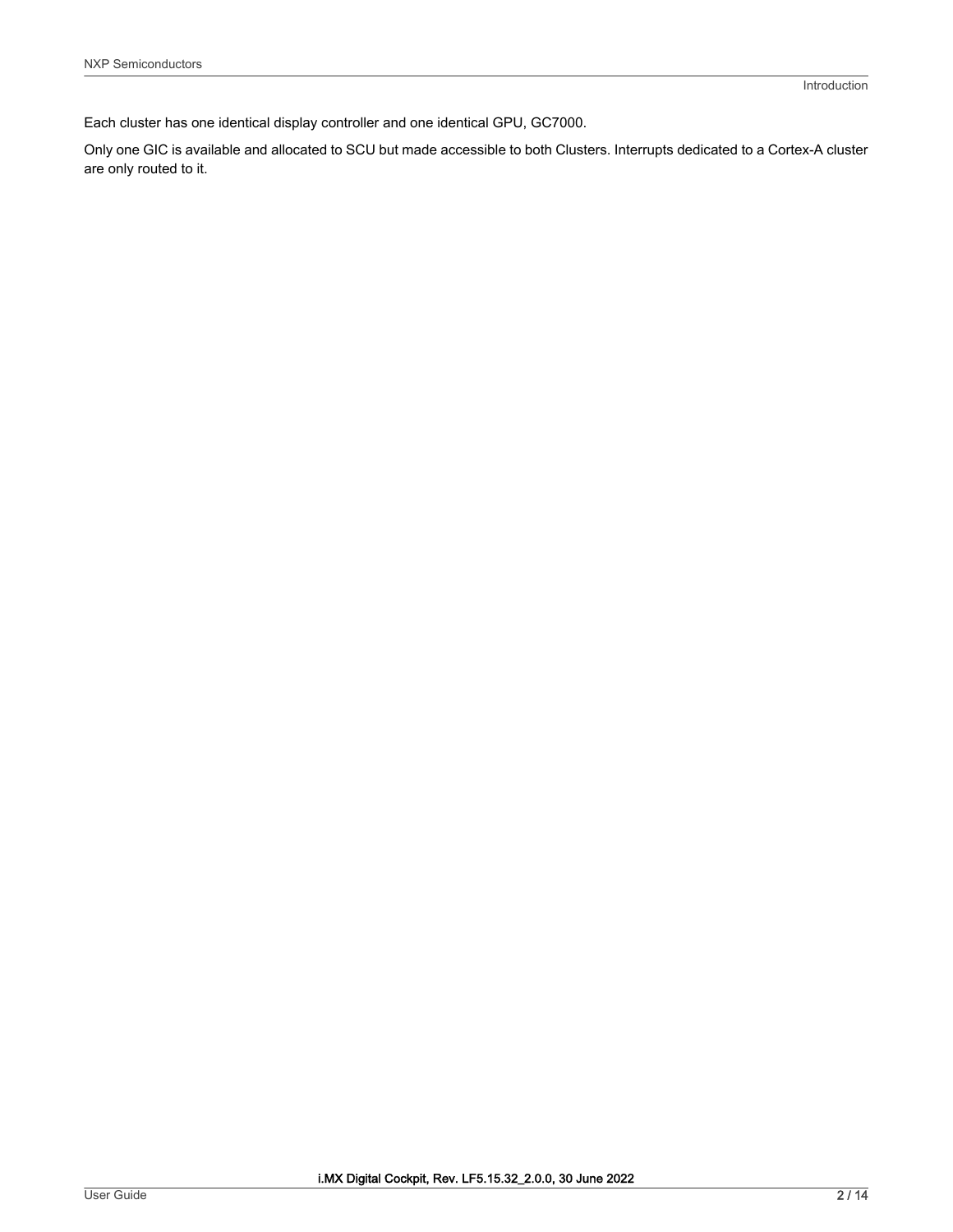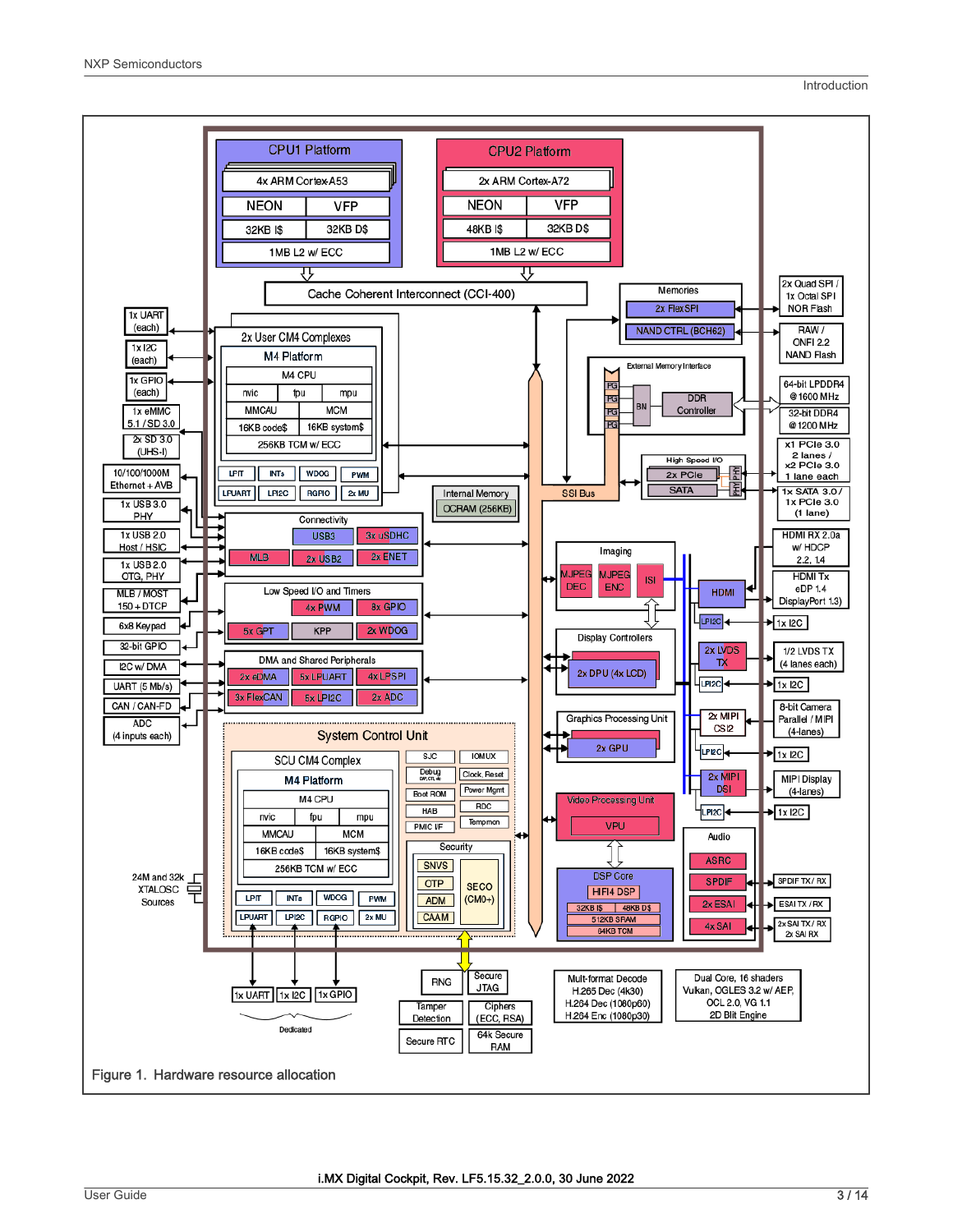## <span id="page-3-0"></span>2 System Boot Sequence

## 2.1 System boot sequence

The partitioning for the subsystems is defined at boot time and is immutable after the system is booted.

The following sequence diagram shows the Secure Boot flow across different CPUs.



## 2.2 Boot details

## 2.2.1 SECO boot

The images that will be loaded as part of the boot process are stored in containers. A container contains multiple images, as blocks of data specifying the load address. The containers can be authenticated, see Section [Signing boot images in Digital Cockpit](#page-6-0) (e.g., in certain lifecycle states, the SECO FW needs to be authenticated, but the SCU FW can be loaded even it is not signed).

At least three containers are needed for the boot process:

- The first container with the SECO FW image only. This container is NXP signed, and NXP provided.
- The second container (can be signed by customer using OEM SRKs) that typically contains:
	- SCU FW
	- DDR initialization image (optional)
	- Images for the user-controlled Cortex-M4s (optional)
	- The TEE image for Cortex-A53 (optional)
	- The U-Boot-SPL for Cortex-A72 cluster.
	- Boot image for each Cortex-A53 cluster, containing:
		- Arm Trusted Firmware (BL31)
		- U-boot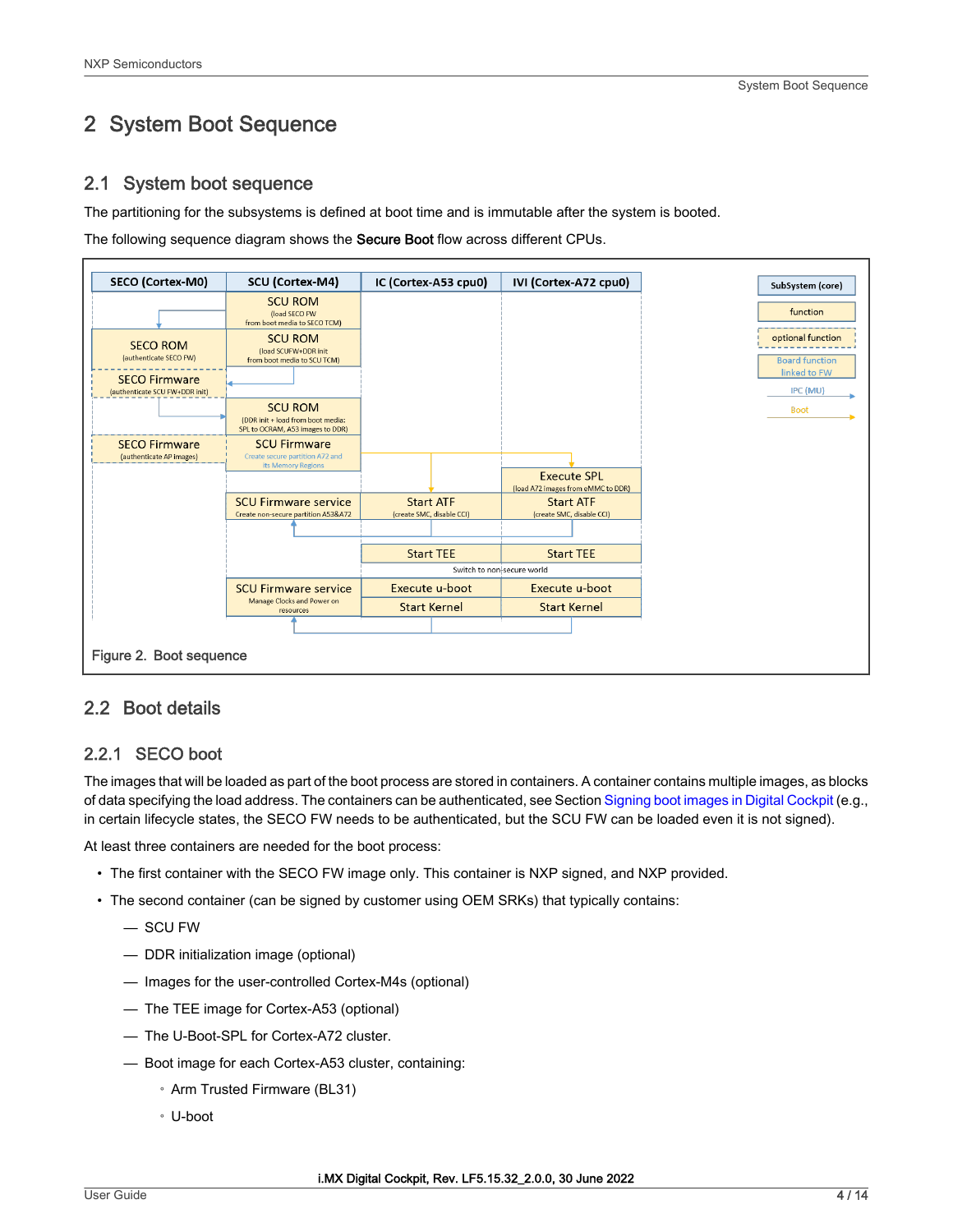- The third container (can also be signed by customer using OEM SRKs) that contains:
	- TEE image for Cortex-A72 (optional)
	- Boot image for Cortex-A72 cluster, containing:
		- Arm Trusted Firmware (BL31)
		- U-Boot

The second and third containers containing Cortex-A boot images can be encrypted, but in this release, they are not encrypted by default.

## 2.2.2 SCU boot

SCU ROM supports the following boot devices:

- FlexSPI NOR Flash (on FlexSPI0)
- NAND Flash
- SD/MMC
- USB

The current release boots from the SD card slot and eMMC located on the CPU board.

In the i.MX 8QuadMax processor B0 revision, the SCU ROM loads the following from the SD card:

- 1. Cortex-A53's boot image at 0x8000\_0000 in DDR (ATF, TEE, U-Boot)
- 2. Cortex-A72 SPL at address 0x0 in OCRAM
- 3. Cortex-M4s images in their respective TCM or into DDR RAM.

The Cortex-A72 boots at address 0x0 and executes SPL, which then loads the Cortex-A72's images (ATF, TEE, U-Boot) at 0xC000\_0000 from eMMC.

Alternatively, it is possible to revert to a legacy boot mode (without SPL and TEE) where SCU ROM loads the two Cortex-A boot images (ATF and U-Boot) from the SD card, respectively Cortex-A53's image at 0x8000\_0000, and Cortex-A72's image at 0xC000\_0000 in DDR RAM. In this legacy mode, the TEE for Cortex-A72 cannot be loaded, as its address (0xFE00\_0000) is not reachable by SCU ROM.

SCU enforces the hardware partitioning by setting the Hardware Resources, Memory Regions and IO pads.

The partitioning is done in the *Board System Config* phase of the SCU Firmware initialization, which is implemented in the board specific customizable source file. At this step, a second secure partition is created for the Cortex-A72 cluster.

> Each ATF instance will later create a non-secure partition and assign most resources (hardware peripheral and hardware accelerators) to it. **NOTE**

SCU Firmware releases Cortex-A53 from reset at address 0x8000 0000, and executes Board Init phase, which is also implemented in the board specific customizable source file. Similarly, Cortex-A72 is released from reset at 0x0 (OCRAM SPL) or 0x80000000 depending on compile option of SCFW (NOSPL=1).

### 2.2.3 Hardware partitions

#### Table 1. Hardware partitions

|    | Partition number Secure/non-secure | Comments                                    |
|----|------------------------------------|---------------------------------------------|
| ۱o | N/A                                | Contains all hardware resources at SCU boot |

Table continues on the next page...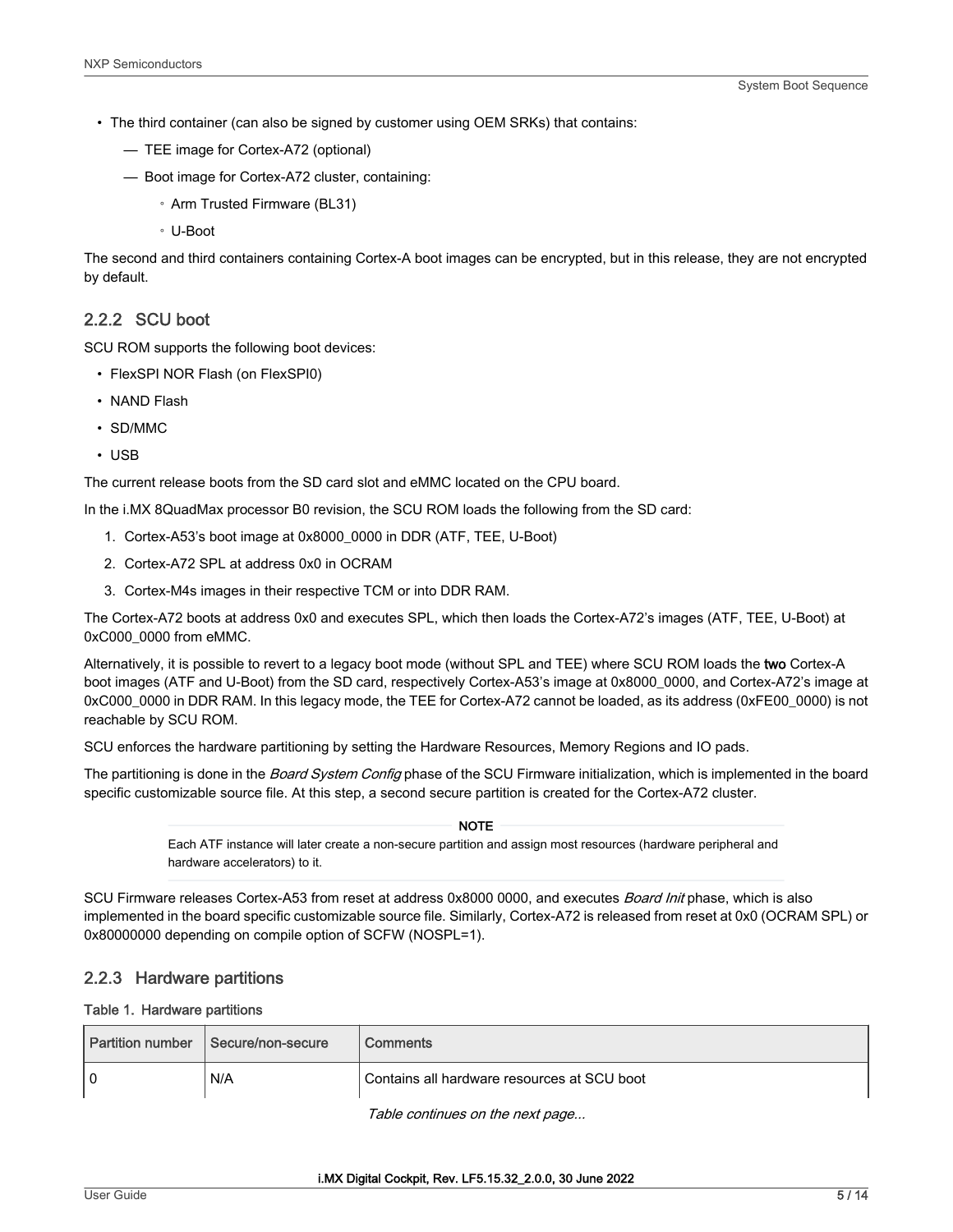| <b>Partition number</b> | Secure/non-secure | Comments                                                                                                               |
|-------------------------|-------------------|------------------------------------------------------------------------------------------------------------------------|
|                         | Secure            | All hardware resources are given to this partition used by Cortex-A53 cluster                                          |
| 2                       | Secure            | Contains Crypto, CAAM resources, used by SECO                                                                          |
| 3                       | Secure            | Contains all the hardware resources that are removed afterwards from Cortex-A53<br>partition 1, for Cortex-A72 cluster |
| 4                       | Non-secure        | Contains only a shared memory region for Cortex-A53 to Cortex-<br>A72 communication                                    |
| 5                       | Non-secure        | Contains all the hardware resources required by Cortex-M4 core 0                                                       |
| 6                       | Non-secure        | Contains all the hardware resources required by Cortex-M4 core 1                                                       |
| 7                       | Non-secure        | Contains only a shared memory region for Cortex-A53 to Cortex-<br>M4 communication                                     |
| 8                       | Non-secure        | Depending on boot order, contains all hardware resources for Cortex-A53 or<br>Cortex-A72 cluster                       |
| 9                       | Non-secure        | Depending on boot order, contains all hardware resources for Cortex-A53 or<br>Cortex-A72 cluster                       |

#### Table 1. Hardware partitions (continued)

## 2.2.4 Cortex-A53 (IC) boot details

SCU ROM loads ATF and U-Boot for Cortex-A53 cluster from boot media into RAM.

Cortex-A53 is booting first as it runs the Instrument Cluster, which has a faster boot time requirement than Infotainment.

Cortex-A53 core#0 is booting at address 0x8000 0000 where ATF and U-Boot resides.

ATF is a secure partition and it creates a non-secure partition moving most of the hardware resources to this partition through the SCUFW service.

U-Boot loads the Linux kernel from the SD card, and then executes it.

## 2.2.5 Cortex-A72 (IVI) boot details

SCU ROM loads SPL for the Cortex-A72 cluster from the boot media into OCRAM.

Cortex-A72 core#0 is booting at address 0x0, an alias for OCRAM address where SPL resides. Cortex-A72 executes SPL, which loads TEE at 0xFE00\_0000, loads ATF and U-boot at address 0xC000\_0000, and then Cortex-A72 jumps to ATF. Similar to Cortex-A53, ATF creates a non-secure partition and moves most of the hardware resources to this partition through SCUFW service.

## 2.2.6 Cortex-M4s (RPMSG demo) boot details

SCU ROM loads a FreeRTOS image on both M4\_0 and M4\_1 from boot media into their respective TCM.

The Cortex-M4 images contains a demonstration of a simple "ping-pong" communication with Cortex-A53 using an RPMSG channel. Those Cortex-M4 images are pre-built images downloaded by the Yocto recipe.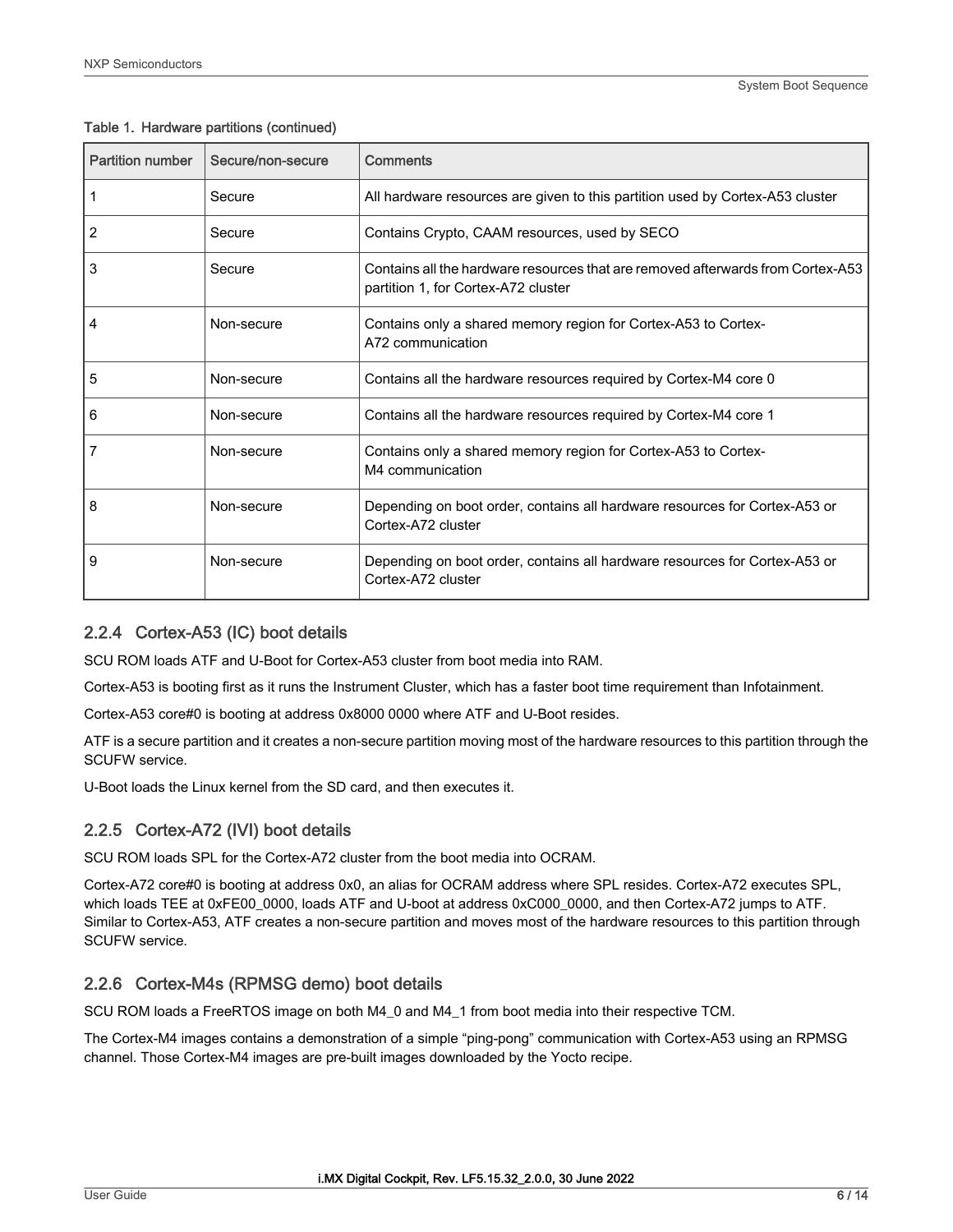## <span id="page-6-0"></span>3 Linux BSP Integration

Follow the instructions on the meta-cockpit README in meta-imx layer for integrating cockpit into a Linux BSP build.

## 3.1 Digital Cockpit hardware requirements

- 1 x Linux Host Machine with a minimum 120 GB HDD space available and Internet connection
- 1 x [MCIMX8QM-CPU](https://www.nxp.com/part/MCIMX8QM-CPU?lang=en&lang_cd=en&)
- 1 x [MCIMX8-8X-BB](https://www.nxp.com/part/MCIMX8-8X-BB)
- 1 x SD card (tested on 16 GB SD card)
- 2 x HDMI displays
- 2 x [IMX-LVDS-HDMI](https://www.nxp.com/part/IMX-LVDS-HDMI?)
- 1 x IMX-MIPI-HDMI (optional)

## 4 Signing boot images in Digital Cockpit

See the [Secure Boot on i.MX 8 and i.MX 8X Families using AHAB](https://www.nxp.com/docs/en/application-note/AN12312.pdf) for a detailed explanation of the signing procedure.

The [CST tool version 3.3.0](https://www.nxp.com/webapp/Download?colCode=IMX_CST_TOOL_NEW&location=null) is required for this release. Download and install the CST tool before proceeding. The following instructions assume that the environment variable \$CST contains the CST tool location (ex: export CST=/home/user/CST/ release/linux64/bin/cst).

The image signing step must be performed **after** the generation of the boot image by the tool 'mkimage'.

## 4.1 Signing SCFW and Cortex-A53 boot image

Parse the log of the building step of boot image (located at yocto/build/tmp/work/imx8qmmekcockpit-poky-linux/imx-boot/ 1.0-r0/temp/log.do compile), and search for offset values on the same line as 'CST: CONTAINER 0' after the key word Output: flash.bin.

As recommended in Secure Boot document, prepare a CST configuration file named csf boot image.txt.

Store the previously found offset values in this file.

The following is an example of resulting configuration file:

```
[Header]
Target = AHAB
Version = 1.0
[Install SRK]
# SRK table generated by srktool
File = "/home/b47544/cockpit/official/CST/release/crts/SRK 1 2 3 4 table.bin"
# Public key certificate in PEM format
Source = "/home/b47544/cockpit/official/CST/release/crts/SRK1_sha384_secp384r1_v3_usr_crt.pem"
# Index of the public key certificate within the SRK table (0 .. 3)
Source index = 0
# Type of SRK set (NXP or OEM)
Source set = OEM
# bitmask of the revoked SRKs
Revocations = <math>0x0</math>[Authenticate Data]
# Binary to be signed generated by mkimage
File = "iMX8QM/flash.bin"
# Offsets = Container header Signature block (printed out by mkimage)
Offsets = 0x400 0x710
```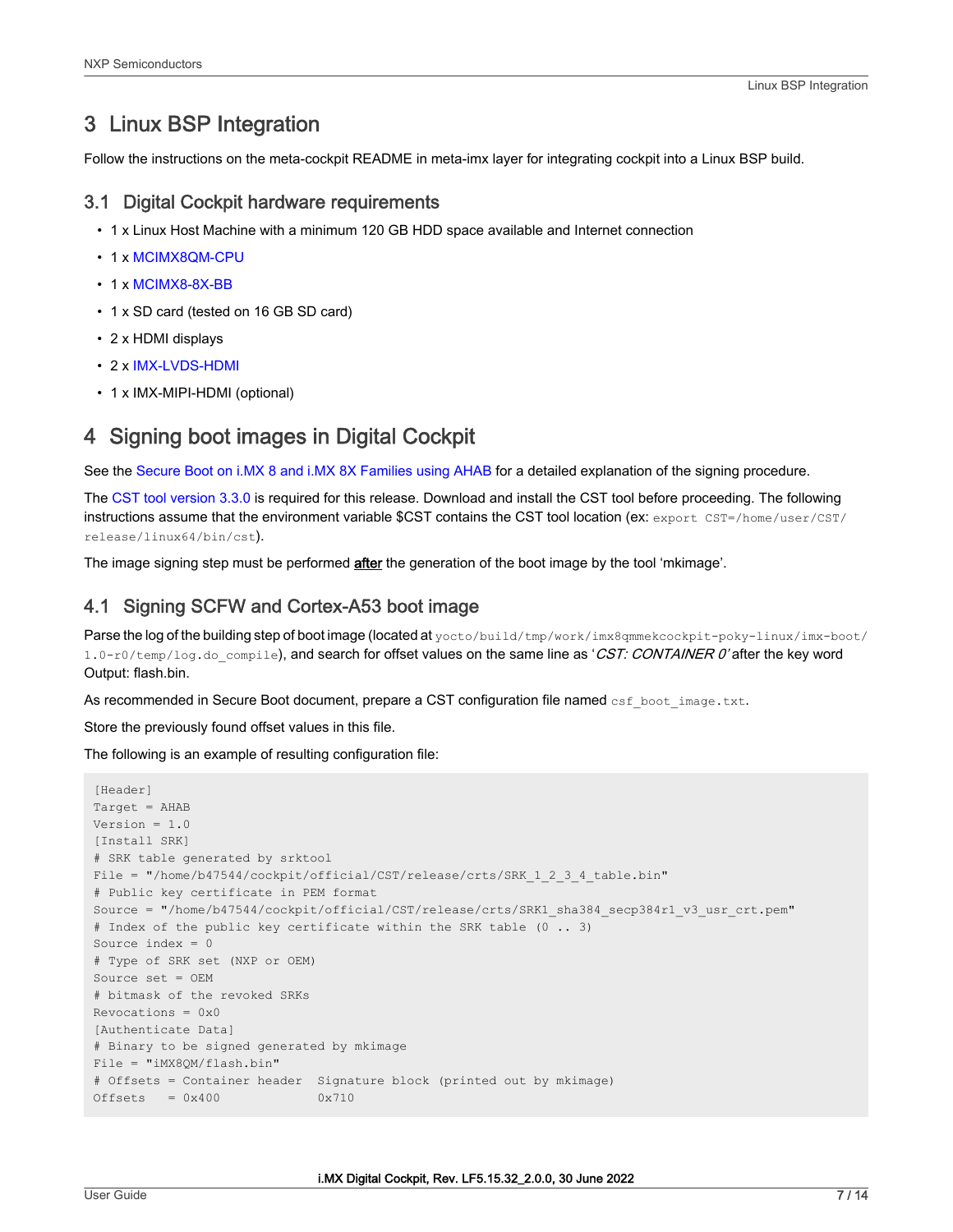Put your file in the mkimage folder for the i.MX 8QuadMax, and run the following command:

\$CST -i iMX8QM/csf\_boot\_image.txt -o iMX8QM/signed-boot-spl-container-a53.img

Then replace the old boot image with the signed one:

mv iMX8QM/signed-boot-spl-container-a53.img iMX8QM/flash.bin

## 4.2 Signing the Cortex-A72 boot image

By default, the Cortex-A72 boot image container (containing ATF, U-Boot, and OP-TEE) is loaded and authenticated by U-Boot-SPL executed by Cortex-A72.

#### CAUTION

A limitation in the AHAB firmware version 2.6.1 and older versions does not allow authenticating the boot image by SPL-A72 (as Cortex-A72 does not belong to domain ID 0 or 1). For those AHAB versions, if authentication is needed, it is recommended to switch to a legacy boot mode where Cortex-A72 and Cortex-A53 images are both loaded and authenticated by SCU (domain ID 0).

To enable the authentication by U-Boot-SPL-A72, modify the configuration file <yocto>/build/tmp/work/ imx8qmmekcockpit-poky-linux/u-boot-imx-a72/2021.04-r0/git/configs/ imx8qm mek cockpit a72 defconfig and add the line CONFIG\_AHAB\_BOOT=y.

Parse the log of the building step of boot image (located at yocto/build/tmp/work/imx8qmmekcockpit-poky-linux/imx-boot/ 1.0-r0/temp/log.do compile), and search for offset values on the same line as 'CST: CONTAINER 0' after the key word Output: u-boot-atf-container-a72.img.

As recommended in Secure Boot document, prepare a CST configuration file named cst\_uboot\_atf\_a72.txt.

Store the previously found offset values in this file.

The following is an example of resulting configuration file:

```
[Header]
Target = AHAB
Version = 1.0
[Install SRK]
# SRK table generated by srktool
File = "/home/b47544/cockpit/official/CST/release/crts/SRK 1 2 3 4 table.bin"
# Public key certificate in PEM format on this example only using SRK key
Source = "/home/b47544/cockpit/official/CST/release/crts/SRK1_sha384_secp384r1_v3_usr_crt.pem"
# Index of the public key certificate within the SRK table (0 .. 3)
Source index = 0
# Type of SRK set (NXP or OEM)
Source set = OEM
# bitmask of the revoked SRKs
Revocations = 0x0
[Authenticate Data]
# Binary to be signed generated by mkimage
File = "iMX8QM/u-boot-atf-container-a72.img"
# Offsets = Container header Signature block (printed out by mkimage)
Offests = 0x0 0x110
```
Put your file in the mkimage folder for the i.MX 8QuadMax, and run the following command:

\$CST -i iMX8QM/cst\_uboot\_atf\_a72.txt -o iMX8QM/signed-u-boot-atf-container-a72.img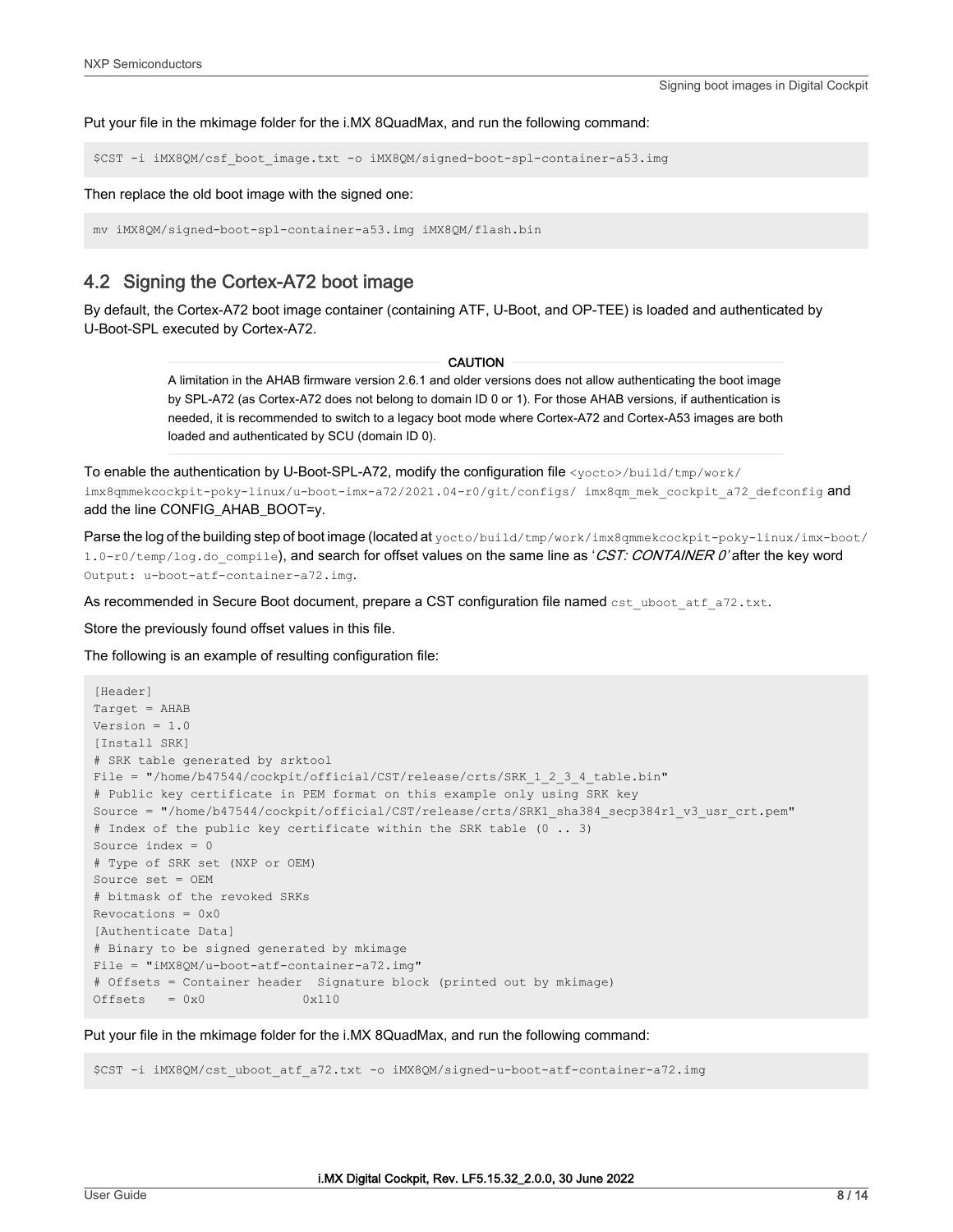<span id="page-8-0"></span>Then append the signed Cortex-A72 container after the Cortex-A53 image container using the following script:

```
flashbinsize=$(wc -c iMX8QM/signed-boot-spl-container-a53.img | awk '{print $1}') 
padcnt=$((($flashbinsize + 0x400 - 1) / 0x400)) dd if=iMX8QM/signed-u-boot-atf-container-a72.img 
of=iMX8QM/flash.bin bs=1K seek=$padcnt
```
## 5 SD/eMMC Image Flashing

This chapter explains how to flash the two OSes on the SD card and eMMC.

## 5.1 Flashing dual-Linux OS images

To simplify the build and flashing process, the same generated image can be used for the two OSes: this is possible because Cortex-A53 only loads the first and second containers of the boot image, while Cortex-A72 only loads the third container of the boot image.

The result of the build process is a compressed image which can be found in the following location:

tmp/deploy/images/imx8qmmekcockpit/imx-image-<type>-imx8qmmekcockpit-<timestamp>.wic.bz2

where <type> is one of *multimedia* or *full*, depending on whether you've built an image with or without OpenCV + QT5 + Machine Learning packages, and <timestamp> is the image timestamp (i.e., 20200509080732). Depending on the configuration chosen for IVI cluster, one additional image is available to facilitate flashing the eMMC used by the Cortex-A72 cluster.

1. First step is to use a standard Yocto build to flash the eMMC for Cortex-A72 partition. Download a Yocto image that supports the i.MX 8QuadMax chip, e.g.,

[https://www.nxp.com/webapp/sps/download/](https://www.nxp.com/webapp/sps/download/license.jsp?colCode=L5.10.9_1.0.0_MX8QM&appType=file1&location=null&DOWNLOAD_ID=null) [license.jsp?colCode=L5.10.9\\_1.0.0\\_MX8QM&appType=file1&location=null&DOWNLOAD\\_ID=null](https://www.nxp.com/webapp/sps/download/license.jsp?colCode=L5.10.9_1.0.0_MX8QM&appType=file1&location=null&DOWNLOAD_ID=null)

2. Unzip the downloaded file LF5.10.72 2.2.0 images MX8QMMEK.zip inside the created directory, decompress and flash fsl-image-validation-imx-imx8qmmek.sdcard to the SD card:

\$: sudo dd if=fsl-image-validation-imx-imx8qmmek.sdcard of=/dev/path/to/sdcard/device bs=1M

3. Enlarge the second partition to at least 4 GB using a tool like gparted. It is necessary to copy flashing files. Copy the image generated from the Yocto build for Cockpit solution to the root filesystem partition from the SD Card.

```
$: sudo cp imx-image-<type>- imx8qmmekcockpit-<timestamp>.wic.bz2 /path/to/SDcard/2nd_partition/
home/root/
```
4. Boot the SD Card and flash the eMMC:

#: sudo dd if=imx-image-*<type>*-imx8qmmekcockpit-*<timestamp>*.wic of=/dev/*mmcblk0* bs=1M && sync

5. Re-flash the SD Card with the image used for the Cortex-A53 cluster:

```
$: bunzip2 -c -df imx-image-<type>-imx8qmmekcockpit-<timestamp>.wic.bz2 | sudo dd of=/dev/
path/to/sdcard/device bs=1M && sync
```
## 5.2 Flashing the bootloader using UUU

Put the board in serial boot by switching the boot switch. Then, power up the board.

Flash the rootfs image to eMMC using a normal (non-Cockpit) bootloader:

```
$: sudo uuu –v –b emmc_all imx-boot-imx8qmmek-sd.bin-flash imx-image-<type>-imx8qmmekcockpit-
<timestamp>.wic.bz2
```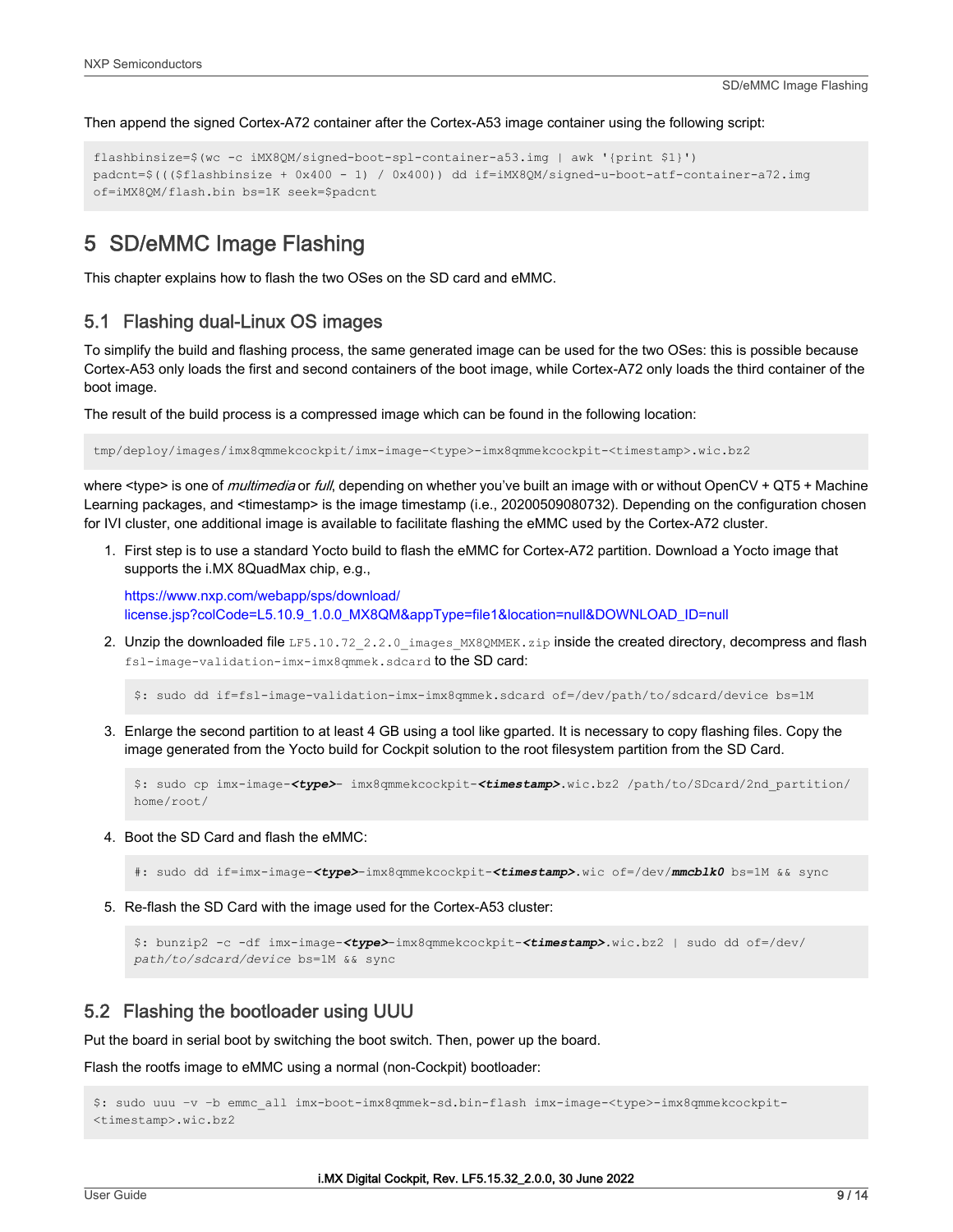<span id="page-9-0"></span>Flash the rootfs image to SD using a normal (non-Cockpit) bootloader:

```
$: sudo uuu –v –b sd_all imx-boot-imx8qmmek-sd.bin-flash imx-image-<type>-imx8qmmekcockpit-
<timestamp>.wic.bz2
```
## 5.3 Flashing the non-OP-TEE bootloader using UUU

Put the board in serial boot by switching the boot switch. Then, power up the board. Write Cockpit bootloader on SD using a normal (non-Cockpit) bootloader:

```
$: sudo uuu –v –b sd imx-boot-imx8qmmek-sd.bin-flash imx-boot-imx8qmmek-sd.bin-flash_cockpit
$: sudo uuu –v –b emmc imx-boot-imx8qmmek-sd.bin-flash imx-boot-imx8qmmek-sd.bin-flash_cockpit_spl
```
Once the flashing of the images above is complete, switch back the boot switch to the SD1 configuration. When the board is powered up again, it will boot the cockpit configuration from SD and eMMC.

### 5.4 Flashing the OP-TEE bootloader using UUU

Programming OP-TEE enabled bootloader using UUU is not supported. You can flash the entire SD/eMMC using UUU instead.

### 5.5 Flashing entire SD/eMMC using UUU

There is also an option of flashing the entire eMMC or SD at once using UUU. For this, you need the uuu-imx8qm-cockpitscripts. zip file, which contains a script for eMMC and one for SD flashing. These scripts need a normal (non-Cockpit) bootloader and rootfs image (usually a .wic file). Their name needs to be flash.bin for bootloader and rootfs.sdcard for the rootfs image, so rename them accordingly before moving on. They also need to be placed in the current working directory, along with the zip file. You do not need to decompress the zip file.

Then, you need to tell UUU what script to use from the zip file. For eMMC, run this one:

\$: sudo uuu uuu-imx8qm-cockpit-scripts/uuu.cockpit.emmc

For SD, run this one:

\$: sudo uuu uuu-imx8qm-cockpit-scripts/uuu.cockpit.sd

This step takes a while to finish, due to the size of the rootfs image.

## 6 References

- [i.MX 8 Family of Applications Processors](https://www.nxp.com/docs/en/fact-sheet/IMX8FAMFS.pdf)
- [i.MX Software and Development Tools](https://www.nxp.com/products/processors-and-microcontrollers/arm-based-processors-and-mcus/i.mx-applications-processors/i.mx-8-processors/i.mx-software-and-development-tool:IMX_SW)
- [Secure Boot on i.MX 8 and i.MX 8X Families using AHAB](https://www.nxp.com/docs/en/application-note/AN12312.pdf)

## 7 Revision History

#### Table 2. Revision history

| <b>Revision number</b> | Date    | Substantive changes                                  |
|------------------------|---------|------------------------------------------------------|
| LF5.10.35 2.0.0        | 06/2021 | Initial release of Linux Cockpit.                    |
| LF5.10.52 2.1.0        | 09/2021 | Minor updates for the Linux LF5.10.52 2.1.0 release. |

Table continues on the next page...

#### i.MX Digital Cockpit, Rev. LF5.15.32\_2.0.0, 30 June 2022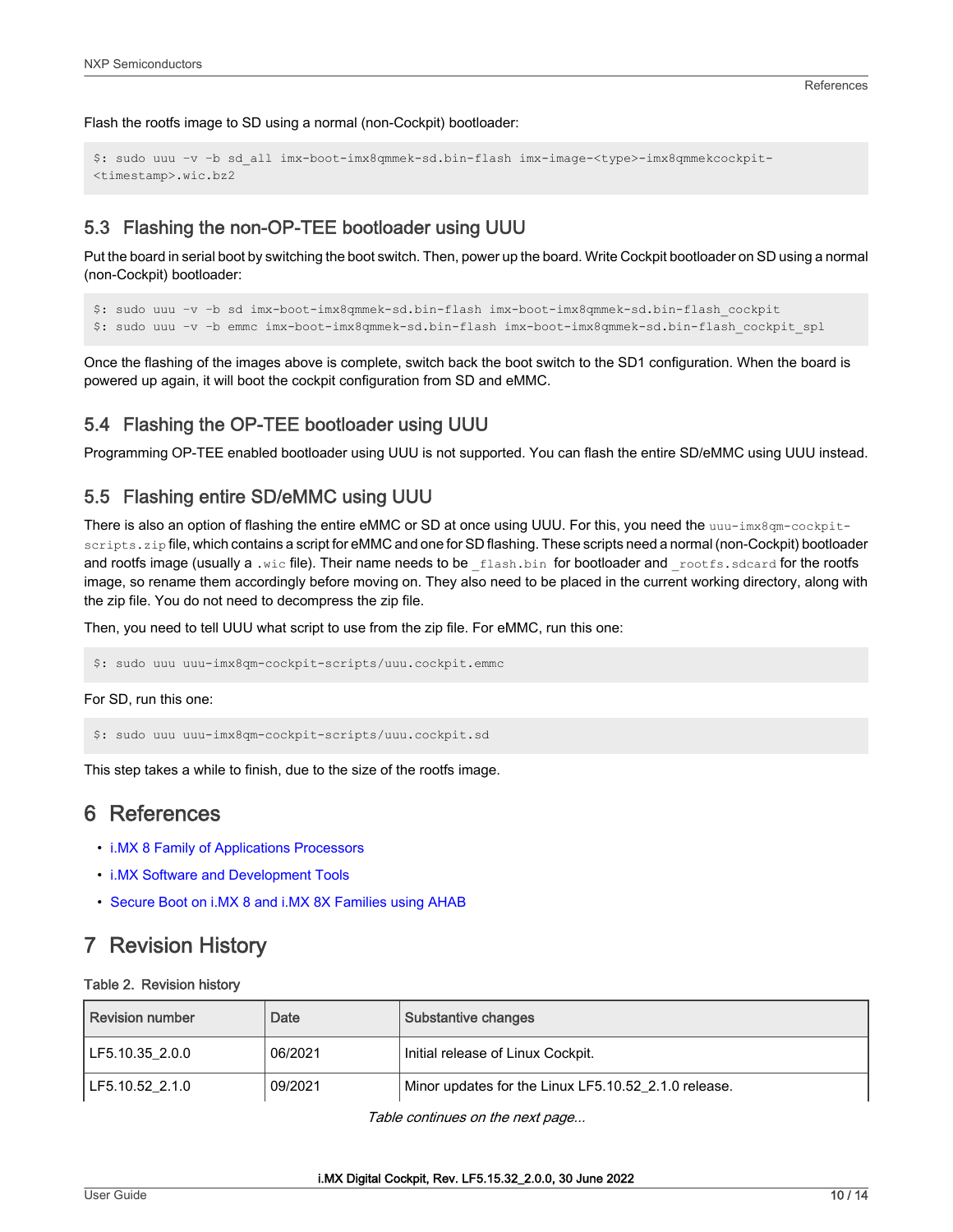## Table 2. Revision history (continued)

| I Revision number | Date    | Substantive changes                                  |
|-------------------|---------|------------------------------------------------------|
| LF5.10.72 2.2.0   | 12/2021 | Minor updates for the Linux LF5.10.72_2.2.0 release. |
| LF5.15.5 1.0.0    | 03/2022 | Back page updated, no content update.                |
| LF5.15.32 2.0.0   | 06/2022 | Published for the new release, no content update.    |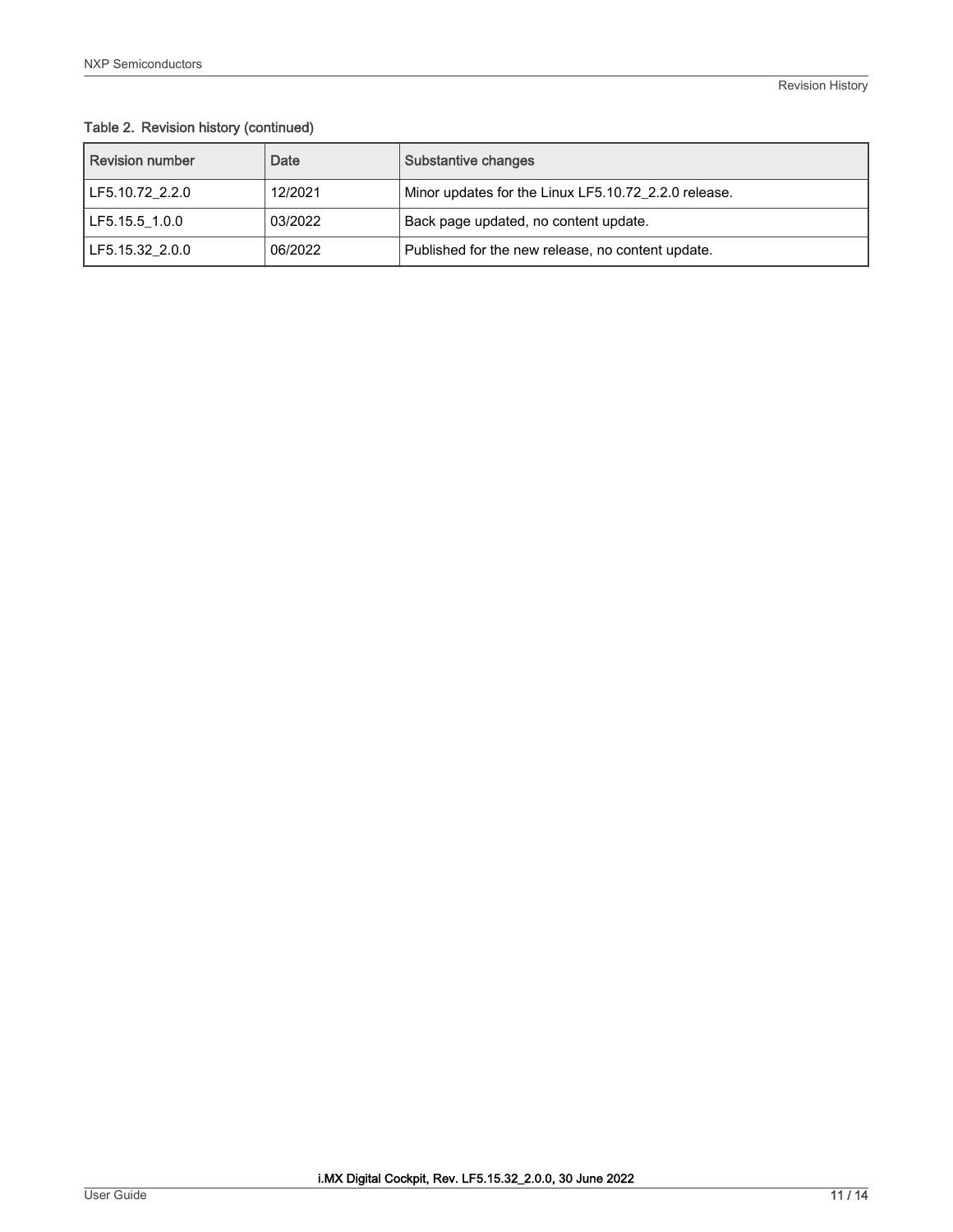## <span id="page-11-0"></span>Legal information

## **Definitions**

Draft - A draft status on a document indicates that the content is still under internal review and subject to formal approval, which may result in modifications or additions. NXP Semiconductors does not give any representations or warranties as to the accuracy or completeness of information included in a draft version of a document and shall have no liability for the consequences of use of such information.

## **Disclaimers**

Limited warranty and liability - Information in this document is believed to be accurate and reliable. However, NXP Semiconductors does not give any representations or warranties, expressed or implied, as to the accuracy or completeness of such information and shall have no liability for the consequences of use of such information. NXP Semiconductors takes no responsibility for the content in this document if provided by an information source outside of NXP Semiconductors.

In no event shall NXP Semiconductors be liable for any indirect, incidental, punitive, special or consequential damages (including - without limitation lost profits, lost savings, business interruption, costs related to the removal or replacement of any products or rework charges) whether or not such damages are based on tort (including negligence), warranty, breach of contract or any other legal theory.

Notwithstanding any damages that customer might incur for any reason whatsoever, NXP Semiconductors' aggregate and cumulative liability towards customer for the products described herein shall be limited in accordance with the Terms and conditions of commercial sale of NXP Semiconductors.

Right to make changes — NXP Semiconductors reserves the right to make changes to information published in this document, including without limitation specifications and product descriptions, at any time and without notice. This document supersedes and replaces all information supplied prior to the publication hereof.

Suitability for use - NXP Semiconductors products are not designed, authorized or warranted to be suitable for use in life support, life-critical or safety-critical systems or equipment, nor in applications where failure or malfunction of an NXP Semiconductors product can reasonably be expected to result in personal injury, death or severe property or environmental damage. NXP Semiconductors and its suppliers accept no liability for inclusion and/or use of NXP Semiconductors products in such equipment or applications and therefore such inclusion and/or use is at the customer's own risk.

Applications — Applications that are described herein for any of these products are for illustrative purposes only. NXP Semiconductors makes no representation or warranty that such applications will be suitable for the specified use without further testing or modification.

Customers are responsible for the design and operation of their applications and products using NXP Semiconductors products, and NXP Semiconductors accepts no liability for any assistance with applications or customer product design. It is customer's sole responsibility to determine whether the NXP Semiconductors product is suitable and fit for the customer's applications and products planned, as well as for the planned application and use of customer's third party customer(s). Customers should provide appropriate design and operating safeguards to minimize the risks associated with their applications and products.

NXP Semiconductors does not accept any liability related to any default, damage, costs or problem which is based on any weakness or default in the customer's applications or products, or the application or use by customer's third party customer(s). Customer is responsible for doing all necessary testing for the customer's applications and products using NXP Semiconductors products in order to avoid a default of the applications and the products or of the application or use by customer's third party customer(s). NXP does not accept any liability in this respect.

Terms and conditions of commercial sale — NXP Semiconductors products are sold subject to the general terms and conditions of commercial sale, as published at http://www.nxp.com/profile/terms, unless otherwise agreed in a valid written individual agreement. In case an individual agreement is concluded only the terms and conditions of the respective agreement shall apply. NXP Semiconductors hereby expressly objects to applying the customer's general terms and conditions with regard to the purchase of NXP Semiconductors products by customer.

Export control - This document as well as the item(s) described herein may be subject to export control regulations. Export might require a prior authorization from competent authorities.

Suitability for use in non-automotive qualified products - Unless this data sheet expressly states that this specific NXP Semiconductors product is automotive qualified, the product is not suitable for automotive use. It is neither qualified nor tested in accordance with automotive testing or application requirements. NXP Semiconductors accepts no liability for inclusion and/or use of non-automotive qualified products in automotive equipment or applications.

In the event that customer uses the product for design-in and use in automotive applications to automotive specifications and standards, customer (a) shall use the product without NXP Semiconductors' warranty of the product for such automotive applications, use and specifications, and (b) whenever customer uses the product for automotive applications beyond NXP Semiconductors' specifications such use shall be solely at customer's own risk, and (c) customer fully indemnifies NXP Semiconductors for any liability, damages or failed product claims resulting from customer design and use of the product for automotive applications beyond NXP Semiconductors' standard warranty and NXP Semiconductors' product specifications.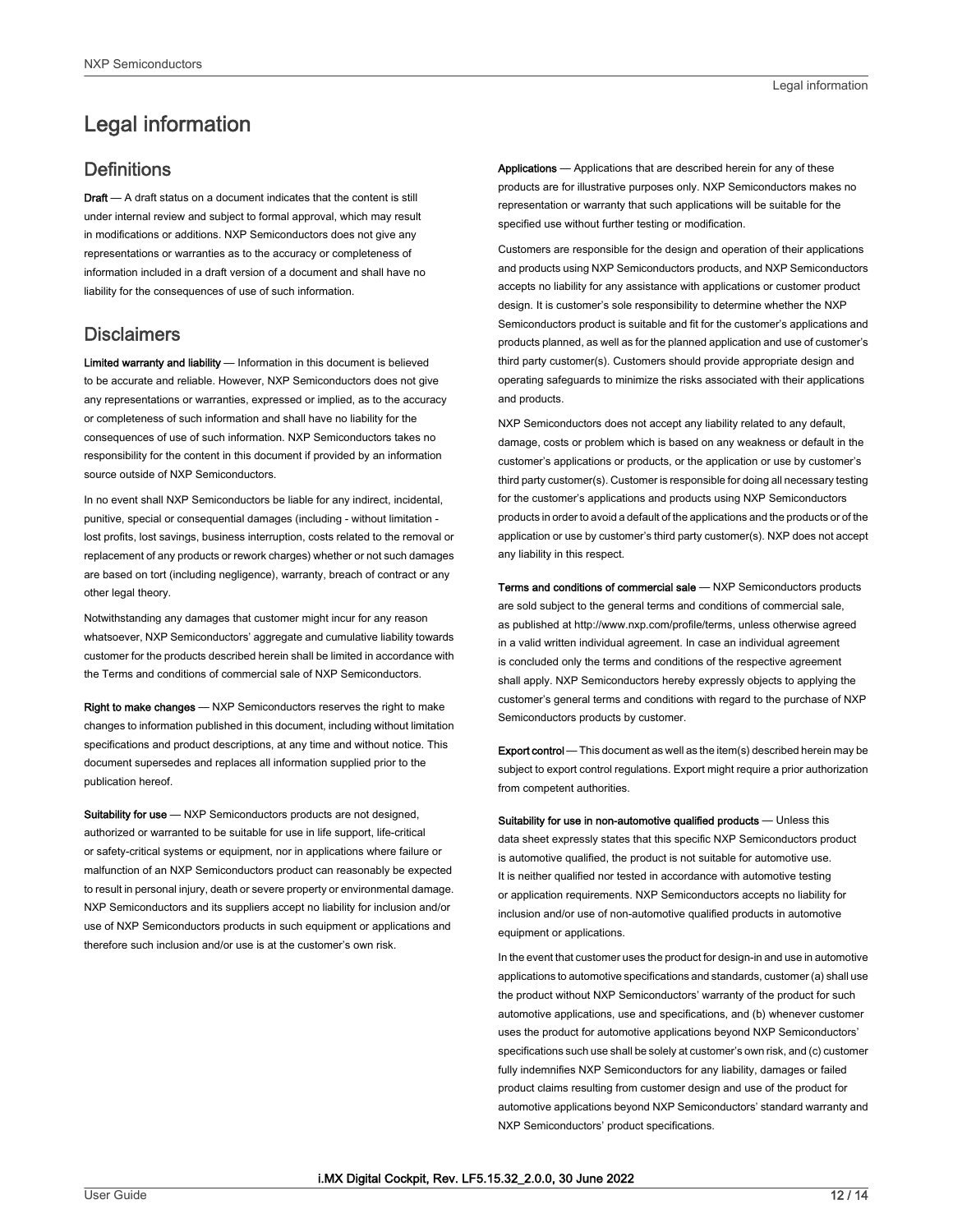Translations — A non-English (translated) version of a document, including the legal information in that document, is for reference only. The English version shall prevail in case of any discrepancy between the translated and English versions.

Security - Customer understands that all NXP products may be subject to unidentified vulnerabilities or may support established security standards or specifications with known limitations. Customer is responsible for the design and operation of its applications and products throughout their lifecycles to reduce the effect of these vulnerabilities on customer's applications and products. Customer's responsibility also extends to other open and/or proprietary technologies supported by NXP products for use in customer's applications. NXP accepts no liability for any vulnerability. Customer should regularly check security updates from NXP and follow up appropriately.

Customer shall select products with security features that best meet rules, regulations, and standards of the intended application and make the ultimate design decisions regarding its products and is solely responsible for compliance with all legal, regulatory, and security related requirements concerning its products, regardless of any information or support that may be provided by NXP.

NXP has a Product Security Incident Response Team (PSIRT) (reachable at [PSIRT@nxp.com\)](mailto:PSIRT@nxp.com) that manages the investigation, reporting, and solution release to security vulnerabilities of NXP products.

## **Trademarks**

Notice: All referenced brands, product names, service names, and trademarks are the property of their respective owners.

NXP — wordmark and logo are trademarks of NXP B.V.

AMBA, Arm, Arm7, Arm7TDMI, Arm9, Arm11, Artisan, big.LITTLE, Cordio, CoreLink, CoreSight, Cortex, DesignStart, DynamIQ, Jazelle, Keil, Mali, Mbed, Mbed Enabled, NEON, POP, RealView, SecurCore, Socrates, Thumb, TrustZone, ULINK, ULINK2, ULINK-ME, ULINK-PLUS, ULINKpro, μVision, Versatile — are trademarks or registered trademarks of Arm Limited (or its subsidiaries) in the US and/or elsewhere. The related technology may be protected by any or all of patents, copyrights, designs and trade secrets. All rights reserved.

Airfast — is a trademark of NXP B.V.

**Bluetooth** — the Bluetooth wordmark and logos are registered trademarks owned by Bluetooth SIG, Inc. and any use of such marks by NXP Semiconductors is under license.

Cadence — the Cadence logo, and the other Cadence marks found at [www.cadence.com/go/trademarks](http://www.cadence.com/go/trademarks) are trademarks or registered trademarks of Cadence Design Systems, Inc. All rights reserved worldwide.

CodeWarrior — is a trademark of NXP B.V.

- ColdFire is a trademark of NXP B.V.
- ColdFire+ is a trademark of NXP B.V.
- EdgeLock is a trademark of NXP B.V.
- EdgeScale is a trademark of NXP B.V.
- EdgeVerse is a trademark of NXP B.V.

elQ - is a trademark of NXP B.V.

FeliCa - is a trademark of Sony Corporation.

**Freescale** — is a trademark of NXP B.V.

HITAG — is a trademark of NXP B.V.

ICODE and I-CODE — are trademarks of NXP B.V.

Immersiv3D — is a trademark of NXP B.V.

**I2C-bus** — logo is a trademark of NXP B.V.

Kinetis - is a trademark of NXP B.V.

Layerscape - is a trademark of NXP B.V.

Mantis - is a trademark of NXP B.V.

MIFARE — is a trademark of NXP B.V.

NTAG — is a trademark of NXP B.V.

Processor Expert - is a trademark of NXP B.V.

QorIQ — is a trademark of NXP B.V.

SafeAssure — is a trademark of NXP B.V.

SafeAssure - logo is a trademark of NXP B.V.

Synopsys — Portions Copyright <sup>©</sup> 2021 Synopsys, Inc. Used with permission. All rights reserved.

Tower - is a trademark of NXP B.V.

- UCODE is a trademark of NXP B.V.
- VortiQa is a trademark of NXP B.V.